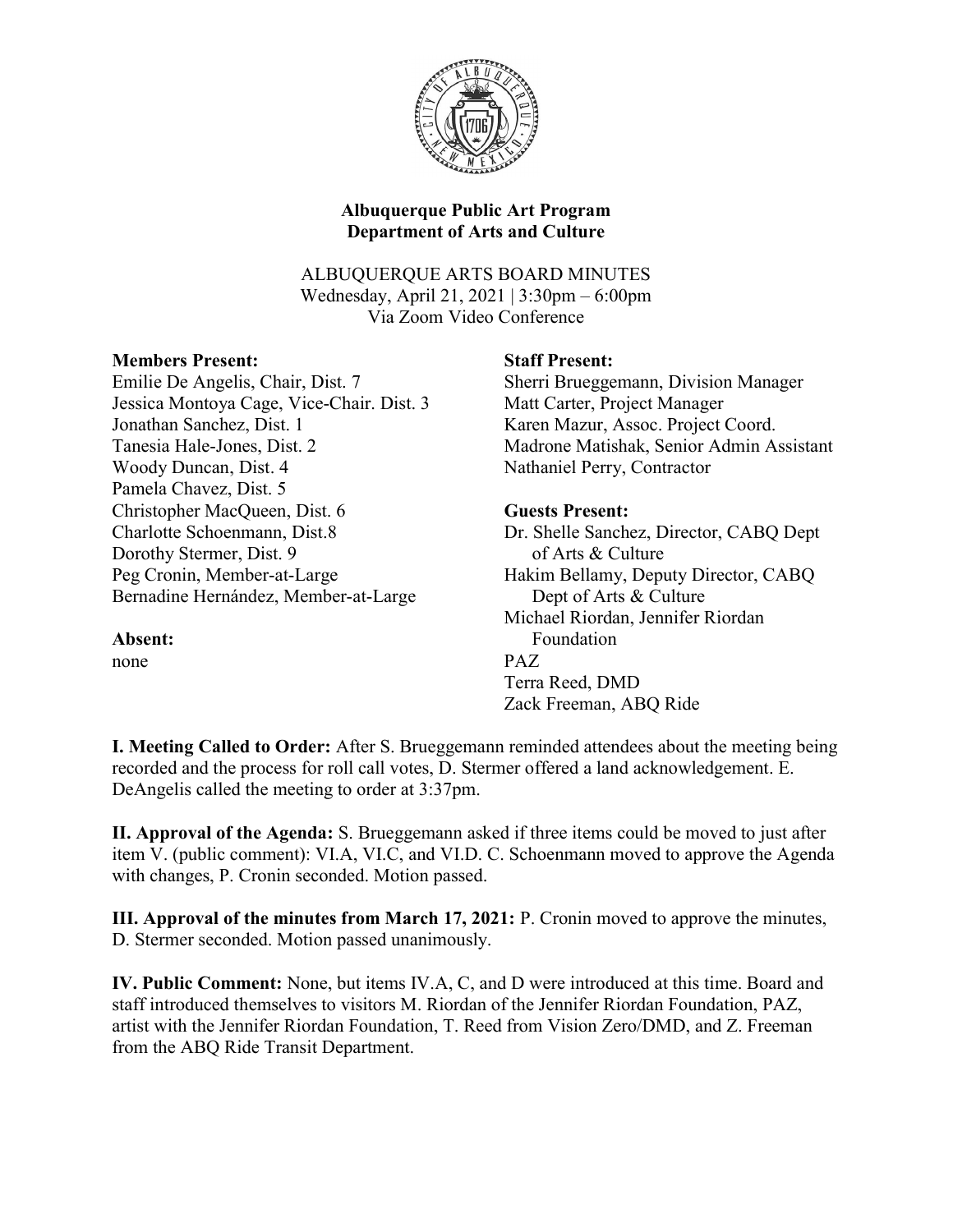VI.A: 1. Michael Riordan of the Jennifer Riordan Foundation, which support acts of kindness through four pillars of women's empowerment: children's education, financial literacy, and community vitality (such as public art), wants to create an art project for kindness, caring, loving and sharing. Before Councilor Ken Sanchez passed away, he renamed the west side sports complex the Jennifer Riordan Spark Kindness Sports Complex. M. Riordan plans to meet with District 1 Councilor Sena and the Parks and Recreation Department to present his idea for a project, created in collaboration with artist PAZ. Their plan is to create a larger than life size sculpture called Sparkie the Spark Kindness Teddy Bear, after the stuffed toy animal one created in memory of Jennifer's calls for kindness. It will be approximately 8'x10'x10' bear made of a cementitious compound (lighter weight than concrete), that includes vermiculite and is durable and lightweight. PAZ showed the board a sketch of the proposed functional sculpture, which includes a seating area in the bear's lap. The foundation will commission PAZ to create the bear sculpture, and is asking to have the project adopted by the public art program. S. Brueggemann noted that we have accepted donations like this before, in which the only cost to the city is to take care of it, such as the Sid Cutter sculpture at the Balloon Fiesta Park. C. Schoenmann asked about safety and how well it will hold up. PAZ responded that it will be very durable, and that the public will only be able to access it when the gates to the facility are open. Climbing will be discouraged. S. Brueggemann assured her that the city does risk assessment around these types of projects, and that there is not a lot of risk and issues. D. Stermer and E. DeAngelis both feel like it's a great project and that it will humanize the stadium. C. MacQueen asked if there will be paint or dye on the cement? The plan is to dye the cement and the bear might even "wear" a tee shirt. P. Cronin made a motion to adopt Sparkie the Spark Kindness Bear into the Public Art collection. Although the board has a month to consider the proposal, D. Stermer suggested accepting the proposal now so Parks and Recreation can assess the structural safety issues sooner. P. Cronin amended the motion to include "pending departmental review and approvals". D. Stermer seconded the amended motion. The motion was unanimously approved.

VI. A: 2. Bloomberg asphalt art grant matching funds. Terra Reed from Vision Zero in DMD reported that the Bloomberg Foundation is offering an opportunity for funding art on the ground to show that there can be positive traffic impacts. Vision Zero partnered with Artful Life in Barelas to create Albuquerque's first intersection mural (installed weekend of April 24), and they are proposing to look at more asphalt art in a more participatory way. The application is due at the end of the month, and while there is no match requirement, if Public Art is willing to pledge some funds it will strengthen the application. C. Schoenmann inquired about the actual traffic calming effect. T. Reed said that there is some research from projects done, including anecdotal data says that is helps. This project will also include lots of real data collection. As for a location for the proposed project, they are considering working near the church across from Coronado Elementary School, to highlight the positive impact of students walking to schools. S. Brueggemann offered that if there is interest in making a commitment to a match--5k maybe- then she could write it into the grant that 1% for Art funds would fund the artist. The maximum award is 25K, so any matching funds is on top of that would be a better use of the award towards the costs of the materials. D. Stermer moved that the arts board commit 5k to the Bloomberg asphalt art grant proposal contingent on their receiving the grant. C. MacQueen seconded. Motion passed.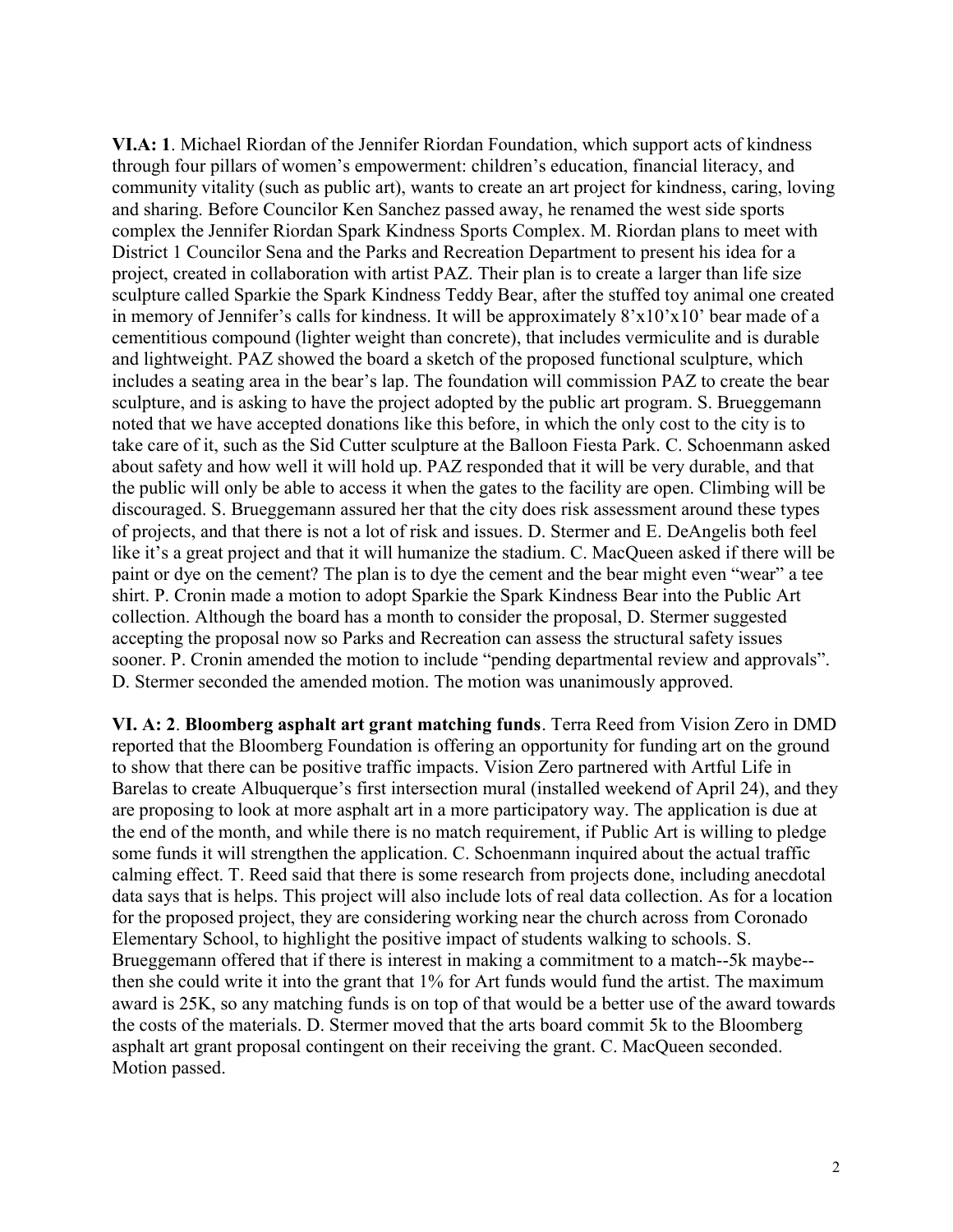VI.A: 3. Public pianos transit project. S. Brueggemann shared an image of the Piñata Piano that is installed at the Albuquerque Convention Center and introduced Z. Freeman from the Transit Department, who was contacted by someone who offered six pianos. Transit can house them if we can work to get them painted. C. Schoenmann asked where they would be placed? That is still up for discussion. S. Brueggemann gave some background on the previous piano project. The program was very popular, but it was a challenge for us to move them around and keep them safe from vandals. She mentioned the 16<sup>th</sup> Street Mall in Denver where they have outdoors pianos and people take care of them. There will be a finalized proposal brought to the arts board next month or two. This is an opportunity for September or October. Z. Freeman has scouted some locations that he will share with the board when he comes back with a proposal and more information.

#### V. Reviews and Approvals

A. Rail Trail Time Travel Call for Artists Draft. The Public Art program is in line to receive its third Our Town NEA grant. Specifically, it is for funding artists to create small- to medium-size temporary public art along the rail trail. The goal is to move toward developing a public art plan that would tie in to any future developments on the rail trail. Requested 150k, and it looks like the award will be 100k. The Arts Board previously agreed to support a kickoff project called the Rail Trail Time Travel project. Currently, the plan is to push artists' installations and the bulk of the work to July when the grant begins. The presented draft call to artists focuses on artists from the greater Downtown area including Barelas and South Broadway in order to engage artists who live in the area. Staff is requesting that the board review and approve the draft call so it can be moved forward. P. Cronin asked about the other partners and why aren't they part of the draft. S. Brueggemann reported that the User Agency (Metropolitan Development Agency) did provide feedback for the Time Travel project and the partners listed in the grant will serve on the Art Selection Committee for this round, but they will also be part of writing the next call for artists that will commission the large, temporary public art this fall with the actual NEA funds. The grant will fund a coordinator and the artists, as well as a Public Art Plan consultant, but because the grant funds cannot be used before July  $1<sup>st</sup>$ , the arrangements for the coordinator may not be included in the call for artist for the Time Travel Project. Regarding the locations for the Time Travel Project, there are still some serious safety restrictions along the actual rail road tracks, so one will be hosted at the arches at the Greyhound station, and the other location will be north of the proposed Marquette crossing at the Fusion Forum, closer to Lomas. Both sites will allow for creating a safe zone where people can go out to the rail trail tracks. The plan for the trail is that there will be massive infrastructure work including pedestrian and bicycle trail, seating, and public art sites. City is contracting with an engineering and design firm. Time Travel project is just about getting people thinking about what they would like to see at the rail trail; this will happen before the actual construction of the trail, and the NEA funds allows us to work with much larger scale temporary art. C. Schoenmann asked about locations for artwork. S. Brueggemann explained that the time travel projects are just to allow people to learn how to do community engagement and get feedback from the public. The information they gather will help inform the next phase of the project along with the designers and engineers to identify the potential permanent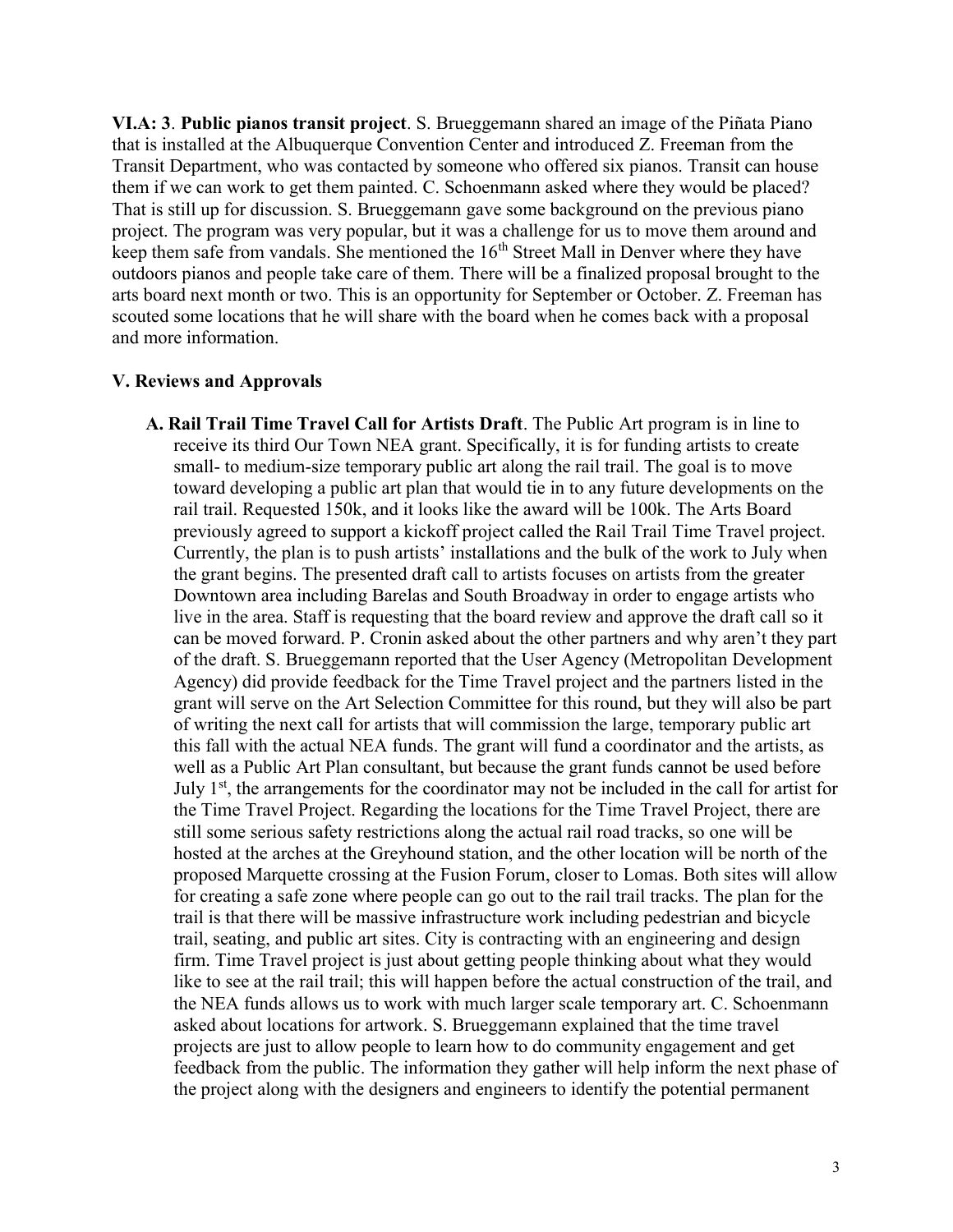public art sites. The motion will be to approve the draft and authorize a committee. Committee members are C. Schoenmann, B. Hernández, and C. MacQueen. E. DeAngelis moved to approve the Call to Artists for the Rail Trail Time Travel project. C. Schoenmann seconded. Roll call vote taken and motion was approved unanimously.

- B. Metro Youth Gordon Church Purchase Awards. K. Mazur presented the committee selections from the APS 2021 Metro Youth Virtual Artist Showcase. The committee asked for \$600 to offer six young artists a \$100 purchase award. D. Stermer moved to approve. T. Hale-Jones seconded. Motion Passed unanimously.
- C. Pandemic Memorial Call for Artists. S. Brueggemann reported that the committee had many good meetings. B. Hernández explained the process and about how the discussions went. There were some really big ideas, such as performances at Civic Plaza or Old Town, making a wall where citizens could wheat paste community generated memorials and other types of virtual or digital engagement. The committee got very clear about what constituted a graphic design and how the cutouts should work. J. Sanchez described the graphic nature of the artist submissions. In addition, the message is also meant to honor workers and others who have played an important role in supporting their fellow citizens through the pandemic in addition to honor all forms of loss. We will be able to mass produce the cut paper, and we will pay the artists \$500 for their reproduceable design. H. Bellamy add that the wider reach of the memorial and the time it will take to reproduce and cut the designs is why the timeline has moved back a little bit, and about how we are trying not to make the loss of people the entire focus for there was also loss of jobs and livelihood. C. MacQueen moved to approve the call for artists to create cut paper designs, C. Schoenmann seconded. Motion approved.

# VI. Introductions and Reports

- A. Jennifer Reardon Foundation (see above)
- B. Unsolicited Proposals Committee update on H. Nadler Donations. K. Mazur shared a plan to exhibit 10-12 works from Nadler's estate so that the Arts Board could select some pieces for donation. D. Stermer moved to authorize the Unsolicited Proposals committee to select works from the Harry Nadler estate for donation. W. Duncan seconded. Roll call vote taken and passed unanimously.
- C. Bloomberg Asphalt Art Grant matching funds (see above)
- D. Transit Department Public Pianos Project (see above)
- E. DEIA/Governance Committee Updates. Did not meet this month, but all were working individually. Have been doing some research into peer programs' work with DEIA. J. Cage is focused on outreach and is working on a survey to ask the community about applying to our calls or how we could improve. D. Stermer asked if such a thing has ever been done at the city of Bernalillo County? S. Brueggemann responded that a survey was done 6 or 7 years ago but it was mostly for the public about what art they want to see, which is similar to work the planning department is doing currently.

# VIII. Announcements/Ongoing Project Updates